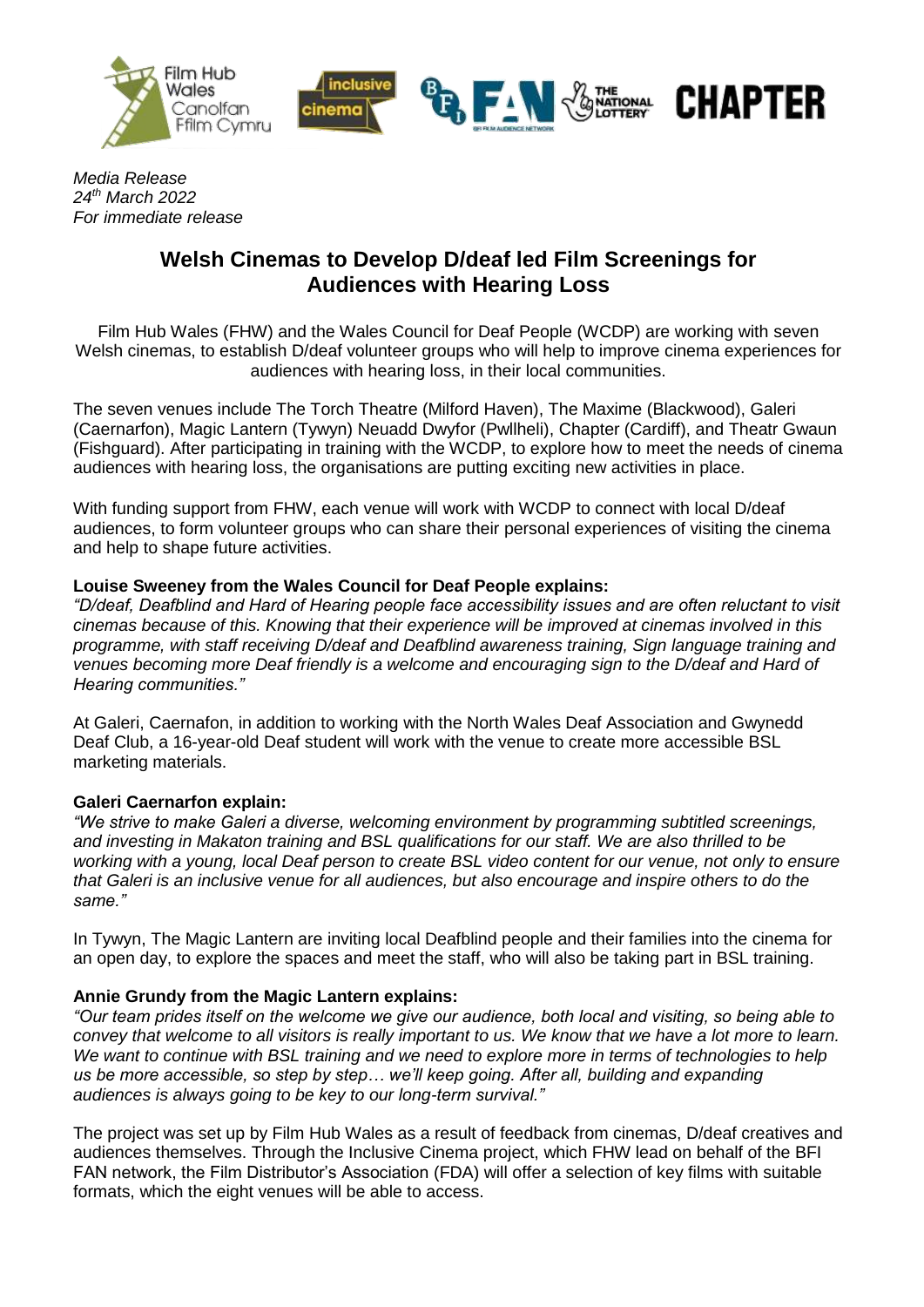#### **Hana Lewis, Film Hub Wales' Strategic Manager, explains:**

*"Cinemas offering film screenings for D/deaf communities can encounter barriers such as funding to update kit, lack of films with accessible formats, or enough notice to market the film. Our partnership with the FDA and WCDP aims to support cinemas, whilst also ensuring that D/deaf cinemagoers can access the latest independent films and offer direct feedback about their experiences.*

This project is made possible thanks National Lottery funding from the BFI (British Film Institute), via its Film Audience Network (FAN). Film Hub Wales develop audiences for British independent and international film year-round, funds in Wales are administered by FHW via Chapter as the Film Hub Lead Organisation.

More than £30M is raised each week for good causes across the UK by the National Lottery.

#### **Screening Information**

1. The **[Torch Theatre](https://www.torchtheatre.co.uk/whats-on/cinema)** in Milford Haven will build on their existing relationships in the county with community support groups: Sign and Share and PAVS. They plan to offer front of house volunteers training to support accessibility for audiences and work with WCDP to seek out further D/deaf communities.

They run two subtitled screenings each week, coming up next is *Cyrano* on Wednesday 30th March and *The Phantom of the Open* on Thursday 7th April.

2. The **[Maxime](https://www.blackwoodcinema.co.uk/)** in Blackwood currently screen subtitled performances twice a week, each Sunday and Wednesday. They want to build on the success of their supportive environment screenings by reaching out to local community groups.

Their next subtitled screening will be *The Phantom of the Open* on Wednesday 30th March.

3. **[Galeri, Caernarfon](https://galericaernarfon.com/cinema)** run 3 films per week, on Monday evenings, a Thursday matinee and relaxed screenings with subtitles on Saturday mornings for family audiences.

They are working with a 16 year old Deaf student, to create BSL marketing videos, including welcome and introductory messages for use in the building and online. They also hope to work with the North Wales Deaf Association and the Gwynedd Deaf Club, meeting groups in person where possible, really getting to know their audiences.

Upcoming screenings include *The Phantom of the Open* running from 28th - 31st March.

4. The **[Magic Lantern](https://www.tywyncinema.co.uk/films)** in Tywyn will run at least two screening per month with additional films for families during the summer holidays. Special events will include an open day on May  $7<sup>th</sup>$ , inviting deafblind audiences and their families to explore the cinema and meet the staff, who will also be taking part in BS training. From this they plan to form a volunteer group to help shape a further two special events and update their website.

Their next screening is *The Duke* 28<sup>th</sup> and 31<sup>st</sup> March.

5. **[Neuadd Dwyfor, Pwllheli](https://www.pwllheli.cymru/cinema-theatre/)** *-* Following significant renovations to the building, including a new accessible ground floor toilet, seating in the balcony and auditorium and coffee bar in the foyer, the cinema reopened on the 10<sup>th</sup> March.

*Keep an eye on the cinema's website for details on their upcoming film screenings for D/deaf audiences.*

6. **[Chapter](https://www.chapter.org/whats-on/film/)** in Cardiff are working with Cardiff Deaf Club to form a committee of D/deaf people for a new programme of monthly film screenings in 2022. The film will be followed by an interpreted discussion in the Cinema Foyer. They are also working Deaf artist, Jonny Cotsen on 'Hear We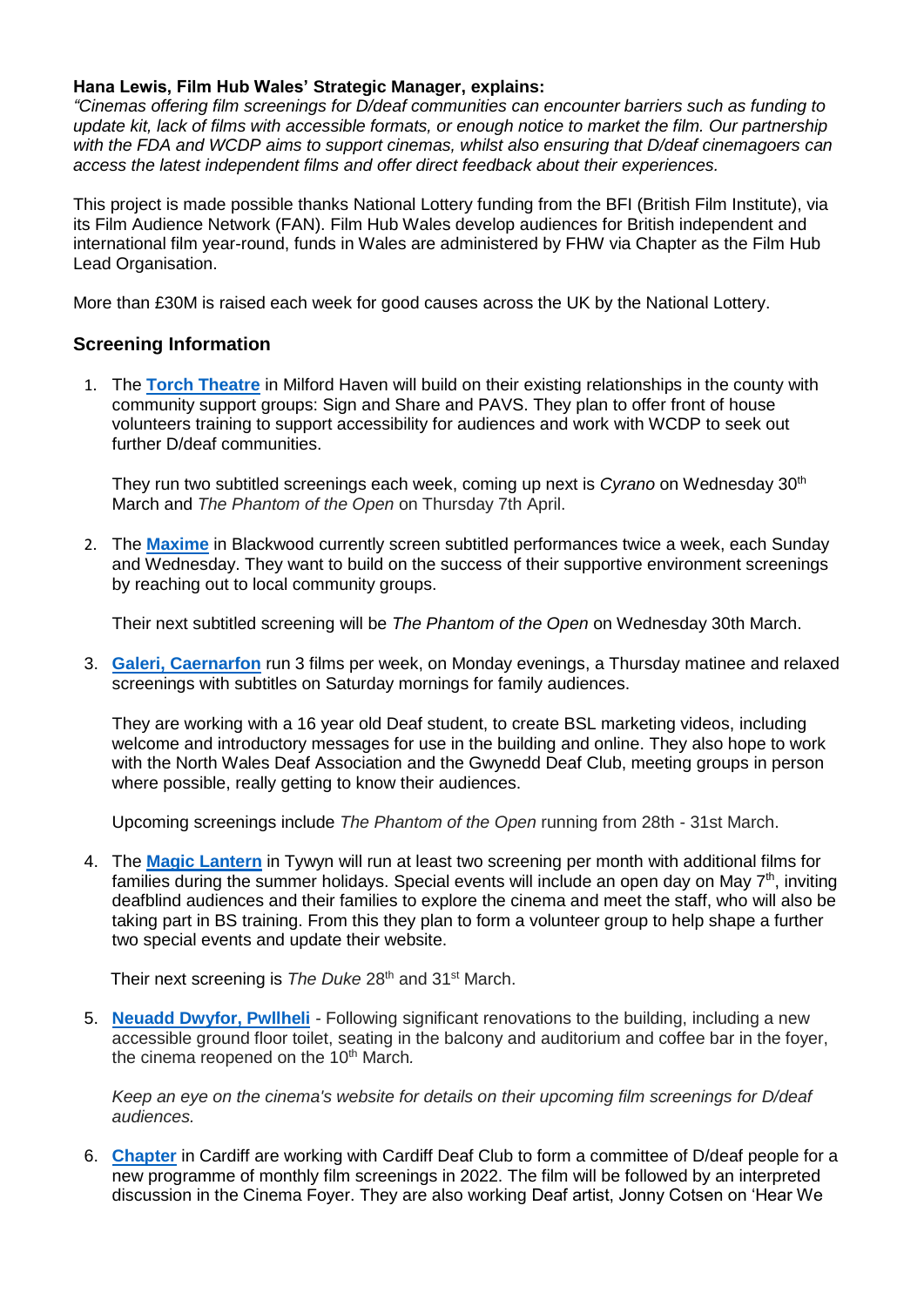Are' a new two-year R&D project that will address access to creative production for Deaf artists and communities.

Upcoming screenings include *The Phantom of the Open* which is running until Thursday 31st March.

7. **[Theatr Gwaun](https://theatrgwaun.com/cinema/)** in Fishguard will run a monthly screening, working to establish a group led by local deaf / HOH people interested in helping to develop cinema at the Theatr. They will also explore new partnerships with organisations such as Pembrokeshire based Sign and Share.

*Keep an eye on the cinema's website for details on their upcoming film screenings for D/deaf audiences.*

## **-ENDS-**

#### **For further information, please contact:**

Silvia Sheehan, Communications Officer on [silvia@filmhubwales.org](mailto:silvia@filmhubwales.org) Lisa Nesbitt, Development Officer, on 02920 311 067 / [lisa@filmhubwales.org](mailto:lisa@filmhubwales.org) Hana Lewis, Strategic Manager, on 02920 353 740 / [hana@filmhubwales.org](mailto:hana@filmhubwales.org)

#### **About Film Hub Wales**

Film Hub Wales (FHW) celebrates cinema. We support organisations that screen film, from film festivals, to societies and mixed arts centres. Working with over [315 Welsh exhibitors,](https://filmhubwales.org/members/) we aim to bring the best British and international film to all audiences across Wales and the UK. Since Film Hub Wales set up in 2013, we've supported over 250 exciting cinema projects, reaching over 480,000 audience members.

We're part of a UK wide network of eight hubs funded by the BFI (British Film Institute) which form the [Film Audience Network](https://www.bfi.org.uk/supporting-uk-film/distribution-exhibition-funding/film-audience-network) (FAN), with [Chapter](http://www.chapter.org/) appointed as the 'Film Hub Lead Organisation' (FHLO) in Wales.

We are also proud to lead on the UK [inclusive cinema](http://www.inclusivecinema.org/) strategy on behalf of BFI FAN.

#### [Website,](https://filmhubwales.org/en/) [Twitter,](https://twitter.com/filmhubwales) [Facebook](https://www.facebook.com/filmhubwales/)

#### **About the BFI Film Audience Network**

Supported by National Lottery funding, the BFI Film Audience Network (FAN), is central to the BFI's aim to ensure the greatest choice of film is available for everyone. Established in 2012 to build wider and more diverse UK cinema audiences for British and international film, FAN is a unique, UK-wide collaboration made up of eight Hubs managed by leading film organisations and venues strategically placed around the country. FAN also supports talent development with BFI NETWORK Talent Executives in each of the English Hubs, with a mission to discover and support talented writers, directors and producers at the start of their careers.

BFI FAN Film Hubs are:

- Film Hub Midlands is led by Broadway, Nottingham working in partnership with the Birmingham-based Flatpack
- Film Hub North is led collectively by Showroom Workstation, Sheffield and HOME Manchester
- Film Hub South East is led by the Independent Cinema Office
- Film Hub South West is led by Watershed in Bristol
- Film Hub Scotland is led by Glasgow Film Theatre
- Film Hub Northern Ireland is led by Queen's University Belfast
- Film Hub Wales is led by Chapter in Cardiff
- Film Hub London is led by Film London

[BFI FAN website](https://www.bfi.org.uk/supporting-uk-film/distribution-exhibition-funding/film-audience-network)